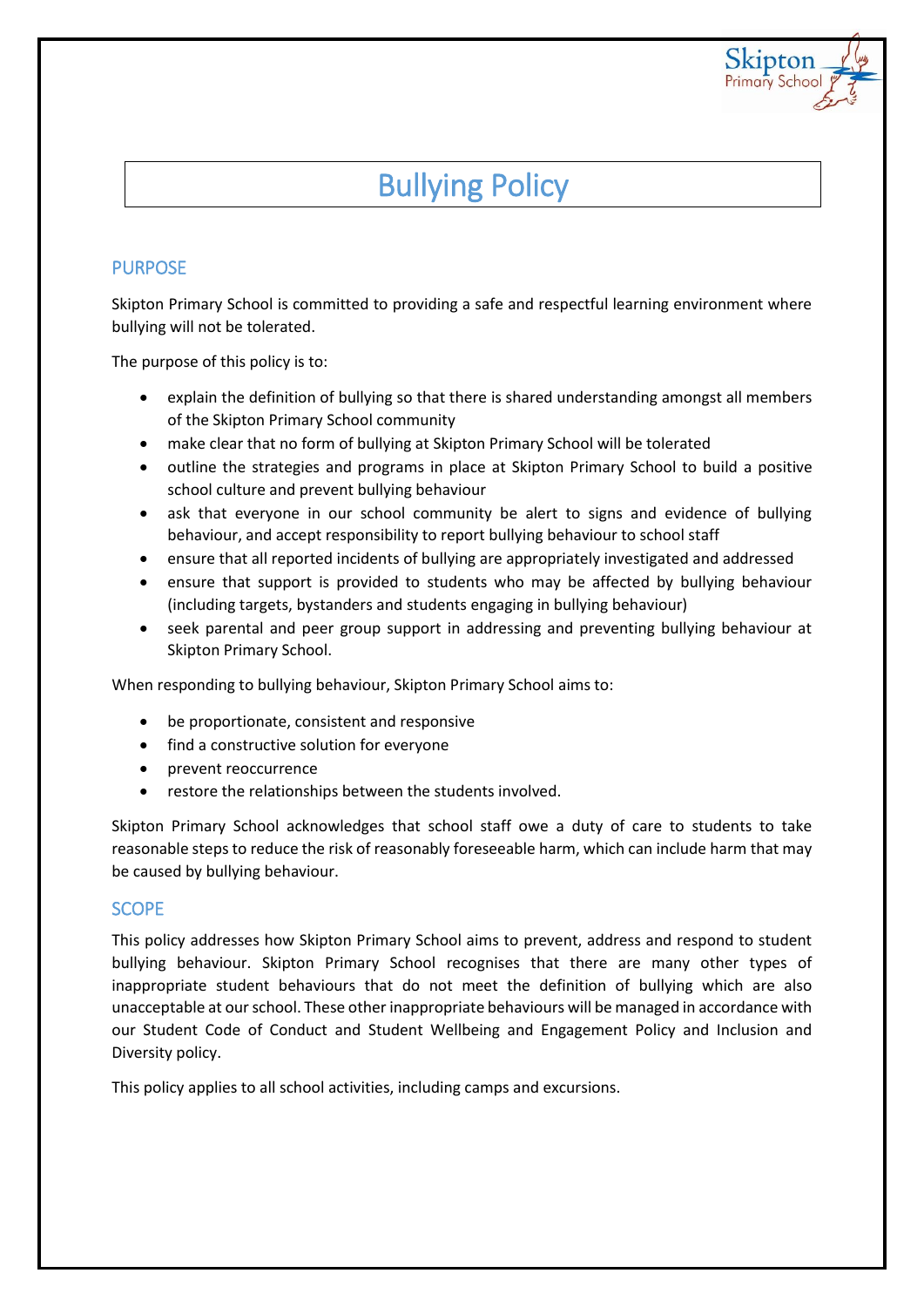

## **POLICY**

## **Definitions**

## **Bullying**

In 2018 the Education Council of the Council of Australian Governments endorsed the following definition of bullying for use by all Australian schools:

*Bullying is an ongoing and deliberate misuse of power in relationships through repeated verbal, physical and/or social behaviour that intends to cause physical, social and/or psychological harm. It can involve an individual or a group misusing their power, or perceived power, over one or more persons who feel unable to stop it from happening.*

*Bullying can happen in person or online, via various digital platforms and devices and it can be obvious (overt) or hidden (covert). Bullying behaviour is repeated, or has the potential to be repeated, over time (for example, through sharing of digital records)*

*Bullying of any form or for any reason can have immediate, medium and long-term effects on those involved, including bystanders. Single incidents and conflict or fights between equals, whether in person or online, are not defined as bullying.*

Bullying has three main features:

- It involves a misuse of power in a relationship
- It is ongoing and repeated, and
- It involves behaviours that can cause harm.

Bullying can be:

- 1. *direct* physical bullying e.g. hitting, tripping, and pushing or damaging property.
- 2. *direct* verbal bullying e.g. name calling, insults, homophobic or racist remarks, verbal abuse.
- 3. *indirect* bullying e.g. spreading rumours, playing nasty jokes to embarrass and humiliate, mimicking, encouraging others to socially exclude a person and/or damaging a person's social reputation or social acceptance.

*Cyberbullying* is direct or indirect bullying behaviours using digital technology. For example via a mobile device, computers, chat rooms, email, social media, etc. It can be verbal, written and include images, video and/or audio.

## **Other distressing and inappropriate behaviours**

Many distressing and inappropriate behaviours may not constitute bullying even though they are unpleasant. Students who are involved in or who witness any distressing and inappropriate behaviours should report their concerns to school staff and our school will take appropriate action.

*Mutual conflict* involves an argument or disagreement between people with no imbalance of power. In incidents of mutual conflict, generally, both parties are upset and usually both want a resolution to the issue. Unresolved mutual conflict can develop into bullying if one of the parties targets the other repeatedly in retaliation.

*Social rejection or dislike* is not bullying unless it involves deliberate and repeated attempts to cause distress, exclude or create dislike by others.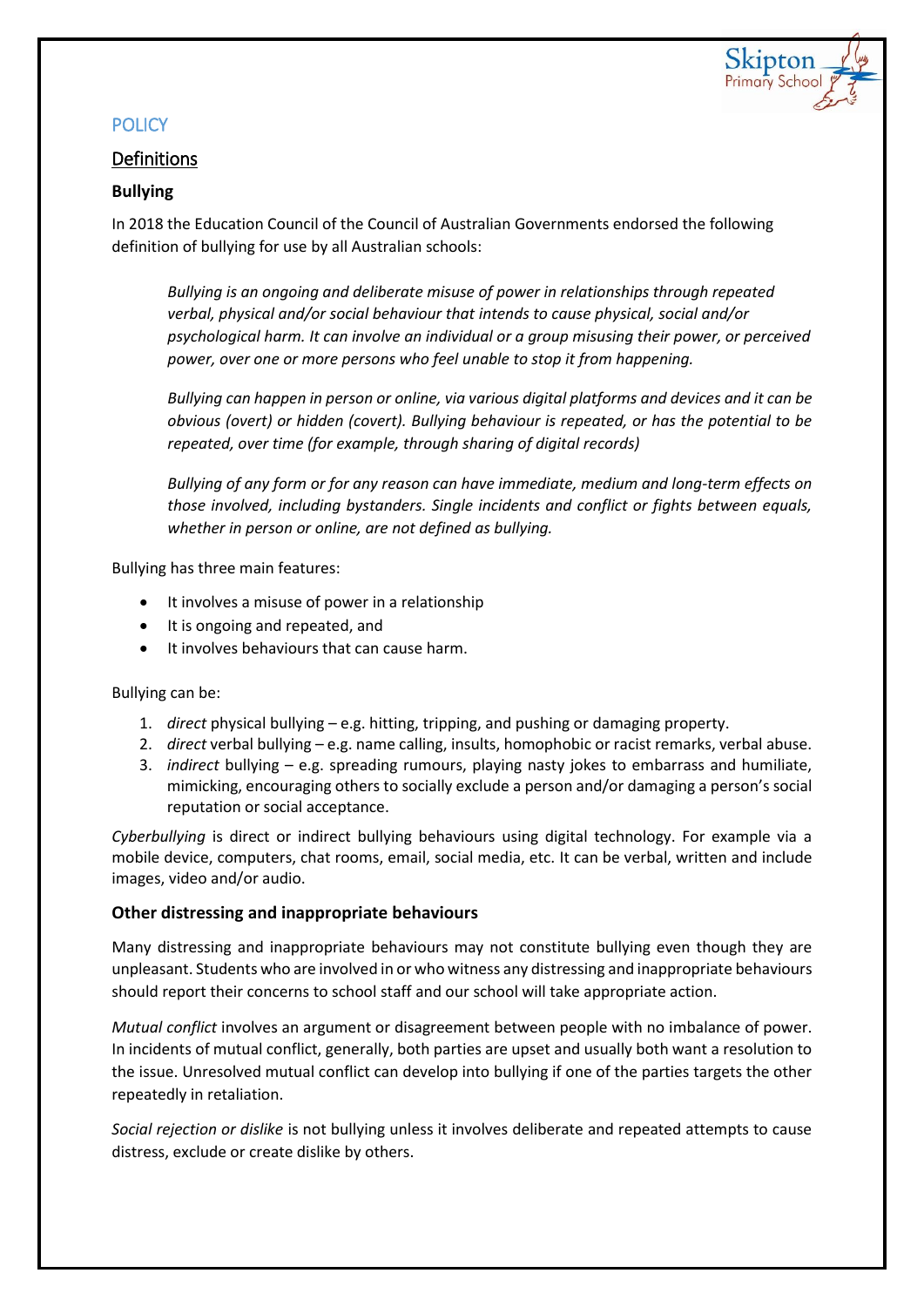*Single-episode acts* of nastiness or physical aggression are not the same as bullying. However, single episodes of nastiness or physical aggression are not acceptable behaviours at our school and may have serious consequences for students engaging in this behaviour. Skipton Primary School will use its Student Wellbeing and Engagement Policy to guide a response to single episodes of nastiness or physical aggression.

Skipton Primary School

*Harassment* is language or actions that are demeaning, offensive or intimidating to a person. It can take many forms, including sexual harassment and disability harassment. Further information about these two forms of harassment, including definitions, is set out in our Inclusion and Diversity Policy. Harassment of any kind will not be tolerated at Skipton Primary School and may have serious consequences for students engaging in this behaviour. Skipton Primary School will use its Student Wellbeing and Engagement Policy to guide a response to students demonstrating harassing behaviour, unless the behaviour also constitutes bullying, in which case the behaviour will be managed in accordance with this Bullying Prevention Policy.

## BULLYING PREVENTION

Skipton Primary School has a number of programs and strategies in place to build a positive and inclusive school culture. We strive to foster a school culture that prevents bullying behaviour by modelling and encouraging behaviour that demonstrates acceptance, kindness and respect.

Bullying prevention at Skipton Primary School is proactive and is supported by research that indicates that a whole school, multifaceted approach is the most effect way to prevent and address bullying. At our school:

- We have a positive school environment that provides safety, security and support for students and promotes positive relationships and wellbeing.
- We strive to build strong partnerships between the school, families and the broader community that means all members work together to ensure the safety of students.
- Teachers are encouraged to incorporate classroom management strategies that discourage bullying and promote positive behaviour.
- In the classroom, our social and emotional learning curriculum teaches students what constitutes bullying and how to respond to bullying behaviour assertively. This promotes resilience, assertiveness, conflict resolution and problem solving.
- The Peer Support Program (eg. 'buddy system') program encourages positive relationships between students in different year levels. We seek to empower students to be confident communicators and to resolve conflict in a non-aggressive and constructive way.
- Students are encouraged to look out for each other and to talk to teachers and older peers about any bullying they have experienced or witnessed.

For further information about our engagement and wellbeing initiatives, please see our Student Wellbeing and Engagement policy/Student Engagement Policy.

## INCIDENT RESPONSE

## Reporting concerns to Skipton Primary School

Bullying complaints will be taken seriously and responded to sensitively at our school.

Students who may be experiencing bullying behaviour, or students who have witnessed bullying behaviour, are encouraged to report their concerns to a trusted adult as soon as possible.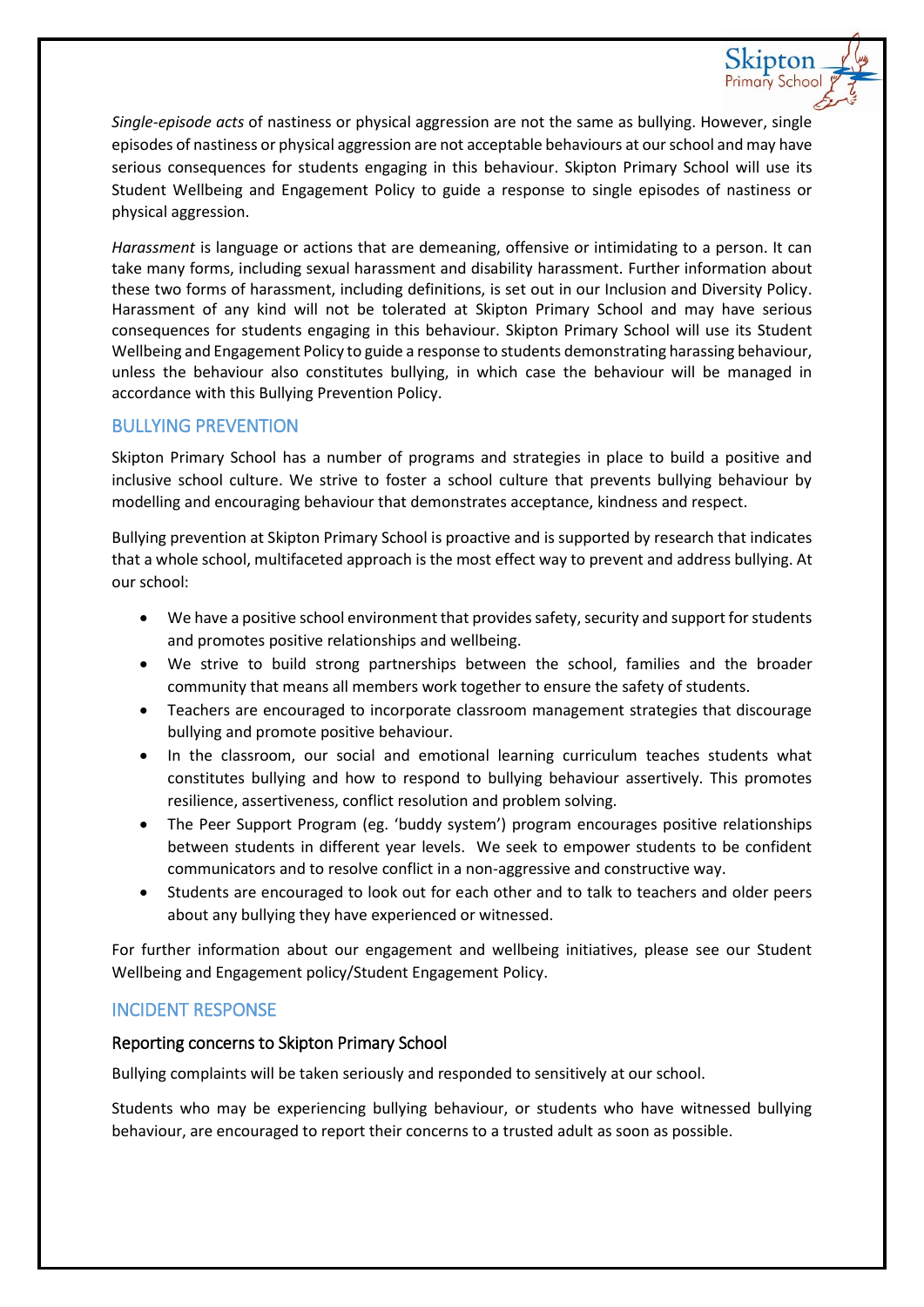Our ability to effectively reduce and eliminate bullying behaviour is greatly affected by students and/or parents and carers reporting concerning behaviour as soon as possible, so that the responses implemented by Skipton Primary School are timely and appropriate in the circumstances.

Skipton Primary School

We encourage students to speak to Skipton Primary School staff.

Parents or carers who develop concerns that their child is involved in bullying, or has witnessed bullying behaviour at Skipton Primary School, should contact the school principal.

#### Investigations

When notified of alleged bullying behaviour, school staff are required to:

- 1. record the details of the allegations, and
- 2. inform the principal.

The principal is responsible for investigating allegations of bullying in a timely and sensitive manner. To appropriately investigate an allegation of bullying, the principal may:

- speak to the those involved in the allegations, including the target/s, the students allegedly engaging in bullying behaviour/s and any witnesses to the incidents
- speak to the parents of the students involved
- speak to the teachers of the students involved
- take detailed notes of all discussions for future reference
- obtain written statements from all or any of the above.

All communications with the principal in the course of investigating an allegation of bullying will be managed sensitively. Investigations will be completed as quickly as possible to allow for the behaviours to be addressed in a timely manner.

The objective of completing a thorough investigation into the circumstances of alleged bullying behaviour is to determine the nature of the conduct and the students involved. A thorough understanding of the alleged bullying will inform staff about how to most effectively implement an appropriate response to that behaviour.

Serious bullying, including serious cyberbullying, is a criminal offence and may be referred to Victoria Police at the principal's discretion.

## Responses to bullying behaviours

When the principal has sufficient information to understand the circumstances of the alleged bullying and the students involved, a number of strategies may be implemented to address the behaviour and support affected students in consultation with Skipton Primary School staff and the involved families.

There are a number of factors that will be considered when determining the most appropriate response to the behaviour. When making a decision about how to respond to bullying behaviour, Skipton Primary School will consider:

- the age and maturity of the students involved
- the severity and frequency of the bullying, and the impact it has had on the target student
- whether the student/s engaging in bullying behaviour have displayed similar behaviour before
- whether the bullying took place in a group or one-to-one context
- whether the students engaging in bullying behaviour demonstrates insight or remorse for their behaviour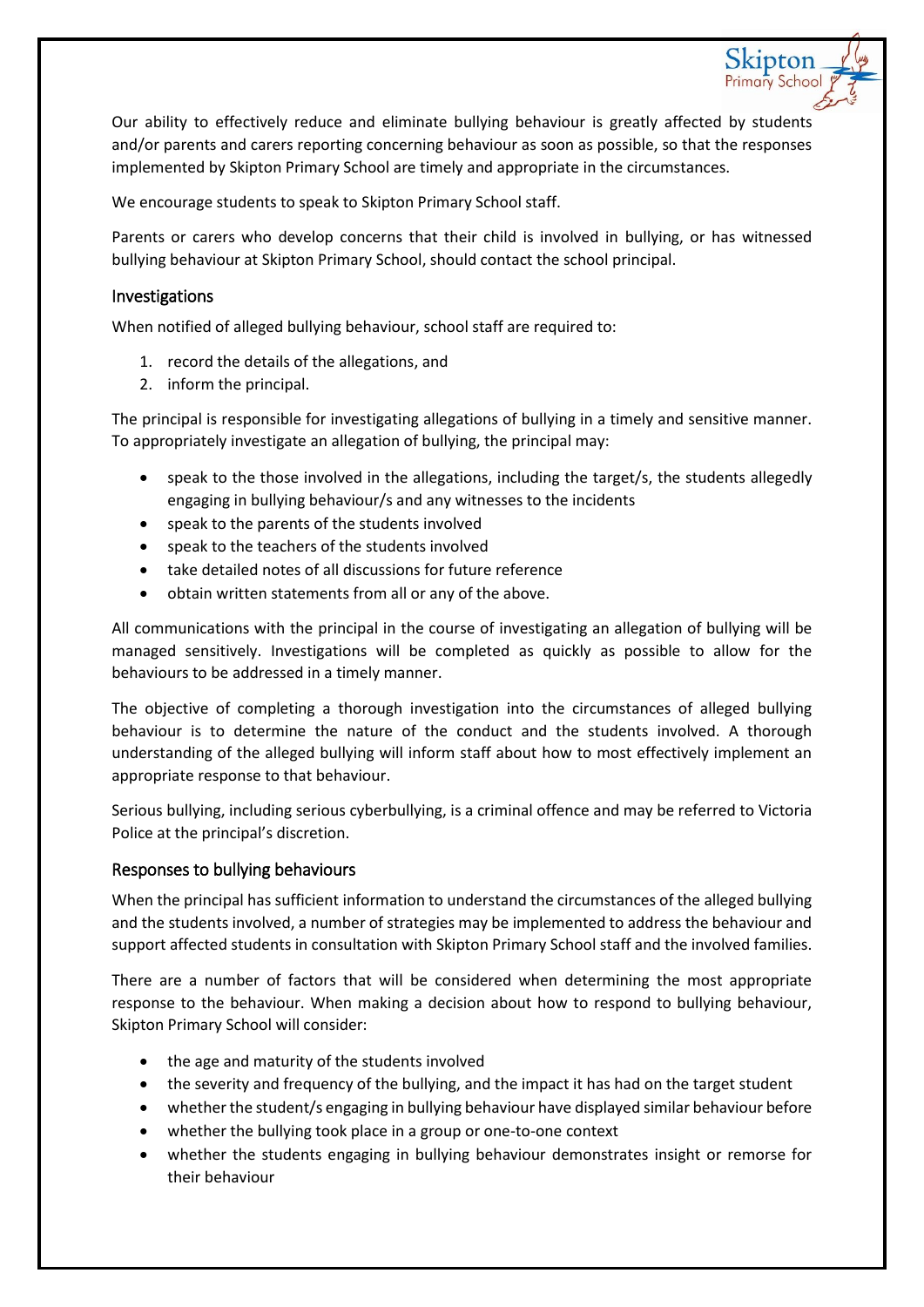

• the alleged motive of the behaviour.

Skipton Primary School may implement all, or some of the following responses to bullying behaviours:

- Offer counselling support to the target student or students, including referral to an external provider if necessary.
- Offer counselling support to the students engaging in bullying behaviour, including referral to an external provider if necessary.
- Offer counselling support to affected students, including witnesses and/or friends of the target student, including referral to an external provider if necessary.
- Facilitate a restorative practice meeting with all or some of the students involved. The objective of restorative practice is to repair relationships that have been damaged by bringing about a sense of remorse and restorative action on the part of the person who has bullied someone and forgiveness by the person who has been bullied.
- Facilitate a mediation between some or all of the students involved to help to encourage students to take responsibility for their behaviour and explore underlying reasons for conflict or grievance. Mediation is only suitable if all students are involved voluntarily and demonstrate a willingness to engage in the mediation process.
- Facilitate a process using the Support Group Method, involving the target student(s), the students engaging in bullying behaviour and a group of students who are likely to be supportive of the target(s).
- Implement a Method of Shared Concern process with all students involved in the bullying.
- Facilitate a Student Support Group meeting and/or Behaviour Support Plan for affected students.
- Prepare an Individual Management Plan restricting contact between target and students engaging in bullying behaviour if necessary.
- Provide discussion and/or mentoring for different social and emotional learning competencies of the students involved.
- Monitor the behaviour of the students involved for an appropriate time and take follow up action if necessary.
- Implement year group targeted strategies to reinforce positive behaviours.
- Implement disciplinary consequences for the students engaging in bullying behaviour, which may include removal of privileges, detention, suspension and/or expulsion consistent with our Student Wellbeing and Engagement policy, the Ministerial Order on Suspensions and Expulsions and any other relevant Department policy.

Skipton Primary School understands the importance of monitoring and following up on the progress of students who have been involved in or affected by bullying behaviour. Where appropriate, school staff will also endeavour to provide parents and carers with updates on the management of bullying incidents.

Skipton Primary School's principal is responsible for maintaining up-to-date records of the investigation of and responses to bullying behaviour.

## FURTHER INFORMATION AND RESOURCES

This policy should be read in conjunction with the following school policies:

• Statement of Values and School Philosophy